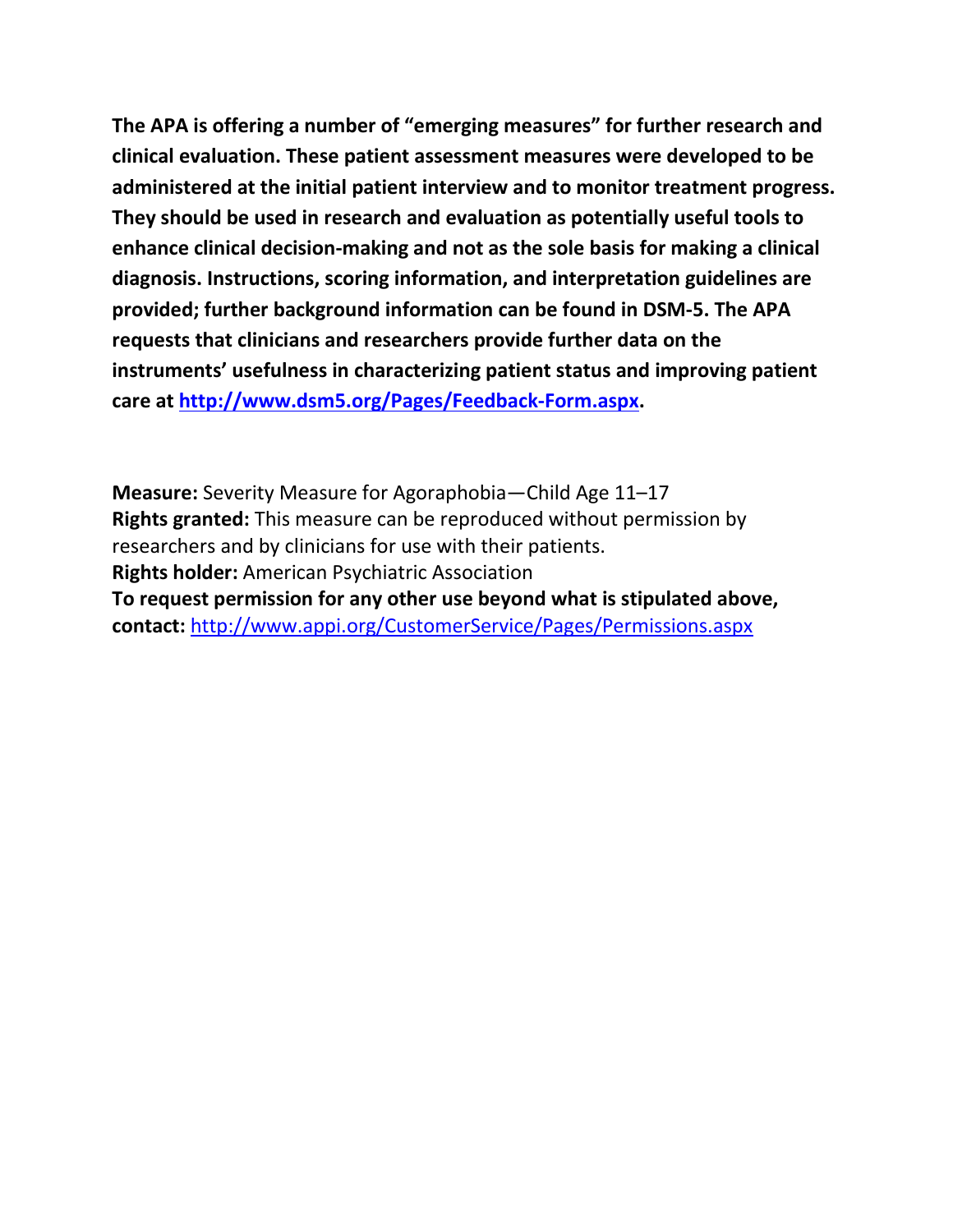## **Severity Measure for Agoraphobia—Child Age 11–17**

**Name:**\_\_\_\_\_\_\_\_\_\_\_\_\_\_\_\_\_\_\_\_\_\_\_\_\_\_\_\_\_\_\_\_\_\_\_\_ **Age:** \_\_\_\_\_\_ **Sex: Male Female Date:\_\_\_\_\_\_\_\_\_\_\_\_\_\_\_\_\_**

**Instructions:** The following questions ask about thoughts, feelings, and behaviors you may have had in the following situations: crowds, public places, using transportation (e.g., buses, planes, trains), traveling alone or away from home. **Please respond to each item by marking (√ or x) one box per row.** 

|                                                          |                                                                                                                                                  |              |                     |                     |                     |                    | <b>Clinician</b><br><b>Use</b> |
|----------------------------------------------------------|--------------------------------------------------------------------------------------------------------------------------------------------------|--------------|---------------------|---------------------|---------------------|--------------------|--------------------------------|
|                                                          | During the PAST 7 DAYS, I have                                                                                                                   | <b>Never</b> | <b>Occasionally</b> | Half of<br>the time | Most of<br>the time | All of<br>the time | <b>Item</b><br>score           |
| 1.                                                       | felt moments of sudden terror, fear, or<br>fright in these situations                                                                            | $\Box$ 0     | $\Box$ 1            | $\Box$ 2            | $\Box$ 3            | $\Box$ 4           |                                |
| 2.                                                       | felt anxious, worried, or nervous about<br>these situations                                                                                      | $\Box$ 0     | $\Box$ 1            | $\Box$ 2            | $\Box$ 3            | $\Box$ 4           |                                |
| 3.                                                       | have had thoughts about panic attacks,<br>uncomfortable physical sensations, getting<br>lost, or being overcome with fear in these<br>situations | $\Box$ 0     | $\Box$ 1            | $\Box$ 2            | $\Box$ 3            | $\Box$ 4           |                                |
| 4.                                                       | felt a racing heart, sweaty, trouble<br>breathing, faint, or shaky in these<br>situations                                                        | $\Box$ 0     | $\Box$ 1            | $\Box$ 2            | $\Box$ 3            | $\Box$ 4           |                                |
| 5.                                                       | felt tense muscles, felt on edge or restless,<br>or had trouble relaxing in these situations                                                     | $\Box$ 0     | $\Box$ 1            | $\Box$ 2            | $\Box$ 3            | $\Box$ 4           |                                |
| 6.                                                       | avoided, or did not approach or enter,<br>these situations                                                                                       | $\Box$ 0     | $\Box$ 1            | $\Box$ 2            | $\Box$ 3            | $\Box$ 4           |                                |
| 7.                                                       | moved away from these situations, left<br>them early, or remained close to the exits                                                             | $\Box$ 0     | $\Box$ 1            | $\Box$ 2            | $\Box$ 3            | $\Box$ 4           |                                |
| 8.                                                       | spent a lot of time preparing for, or<br>procrastinating about (putting off), these<br>situations                                                | $\Box$ 0     | $\Box$ 1            | $\Box$ 2            | $\Box$ 3            | $\Box$ 4           |                                |
| 9.                                                       | distracted myself to avoid thinking about<br>these situations                                                                                    | $\Box$ 0     | $\Box$ 1            | $\Box$ 2            | $\Box$ 3            | $\Box$ 4           |                                |
| 10.                                                      | needed help to cope with these situations<br>(e.g., alcohol or medication, superstitious<br>objects, other people)                               | $\Box$ 0     | $\Box$ 1            | $\Box$ 2            | $\Box$ 3            | $\Box$ 4           |                                |
| <b>Total/Partial Raw Score:</b>                          |                                                                                                                                                  |              |                     |                     |                     |                    |                                |
| Prorated Total Raw Score: (if 1-2 items left unanswered) |                                                                                                                                                  |              |                     |                     |                     |                    |                                |
| <b>Average Total Score:</b>                              |                                                                                                                                                  |              |                     |                     |                     |                    |                                |

Craske M, Wittchen U, Bogels S, Stein M, Andrews G, Lebeu R. Copyright © 2013 American Psychiatric Association. All rights reserved. This material can be reproduced without permission by researchers and by clinicians for use with their patients.